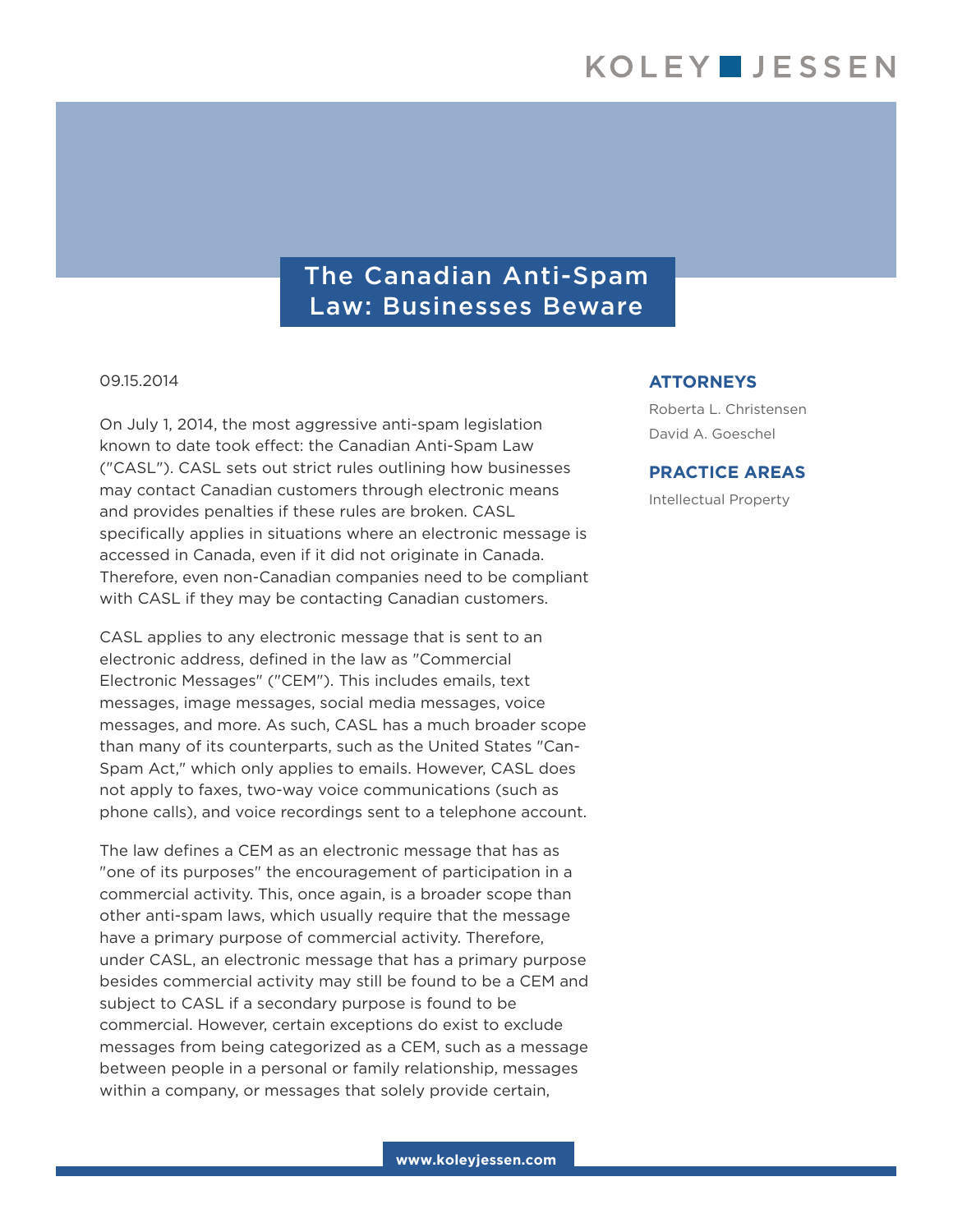## The Canadian Anti-Spam Law: Businesses Beware

specific information such as a quote or estimate that was requested, or delivery information of a product ordered.

CASL is an "opt-in" law, which is in stark contrast to the "opt-out" regime implemented by most other anti-spam laws. This means that a CEM can only be sent if the recipient has previously consented to receiving the message. Additionally, an electronic message asking for consent to receive CEMs is a CEM itself, meaning that businesses cannot send out mass requests for consents. The recipient must have given consent to the business before any messages can be received. In terms of consent, CASL outlines two possible options: implied consent and express consent.

Implied consent allows for CEMs to be sent to recipients where an existing business or nonbusiness relationship exists. An existing business relationship includes situations where an actual transaction exists between the business and the recipient, such as a lease, contract, or business opportunity, and inquiries or applications made by the recipient to the business. An existing non-business relationship includes situations such as charitable donations, volunteer work, or membership in an organization. Implied consents expire under CASL, usually 24 months after the transaction occurred, or 6 months after an inquiry was made.

Express consents do not expire and are therefore preferable to implied consents. To gain express consent, the business must "set out clearly and simply" what the consent is being sought for and who is seeking the consent. This means that a business must outline what the content of the CEMs that will be sent to the recipient will be, and provide contact information, including a mailing address and a telephone number or email address. These express requests for consents cannot be hidden in terms of service or bundled with other requests. For example, a business may not state that by checking a box, a customer agrees to the terms of service and to receive CEMs. The request for consent must be its own separate checkbox, and the checkbox cannot be pre-checked for the customer. The customer must take actual and specific action in giving consent.

The burden of proving implied or express consent is on the sender of the CEM. Relevant regulatory bodies have stated that when a check box is used for express consent, "a record of the date, time, purpose and manner of that consent [needs to be] stored in a database" so that subsequent verification of the consent can occur.

For CEMs in general, CASL requires that each CEM contain specific elements. A CEM must include the identity of the sender, the mailing address and contact information of the sender, and an unsubscribe mechanism. The unsubscribe mechanism must be valid for 60 days from when the CEM is sent and must be readily performed. Examples of adequate unsubscribe mechanisms include a link in an email to a web page that allows the recipient to unsubscribe from some or all of the CEMs being sent, or replying STOP to a CEM sent via text message.